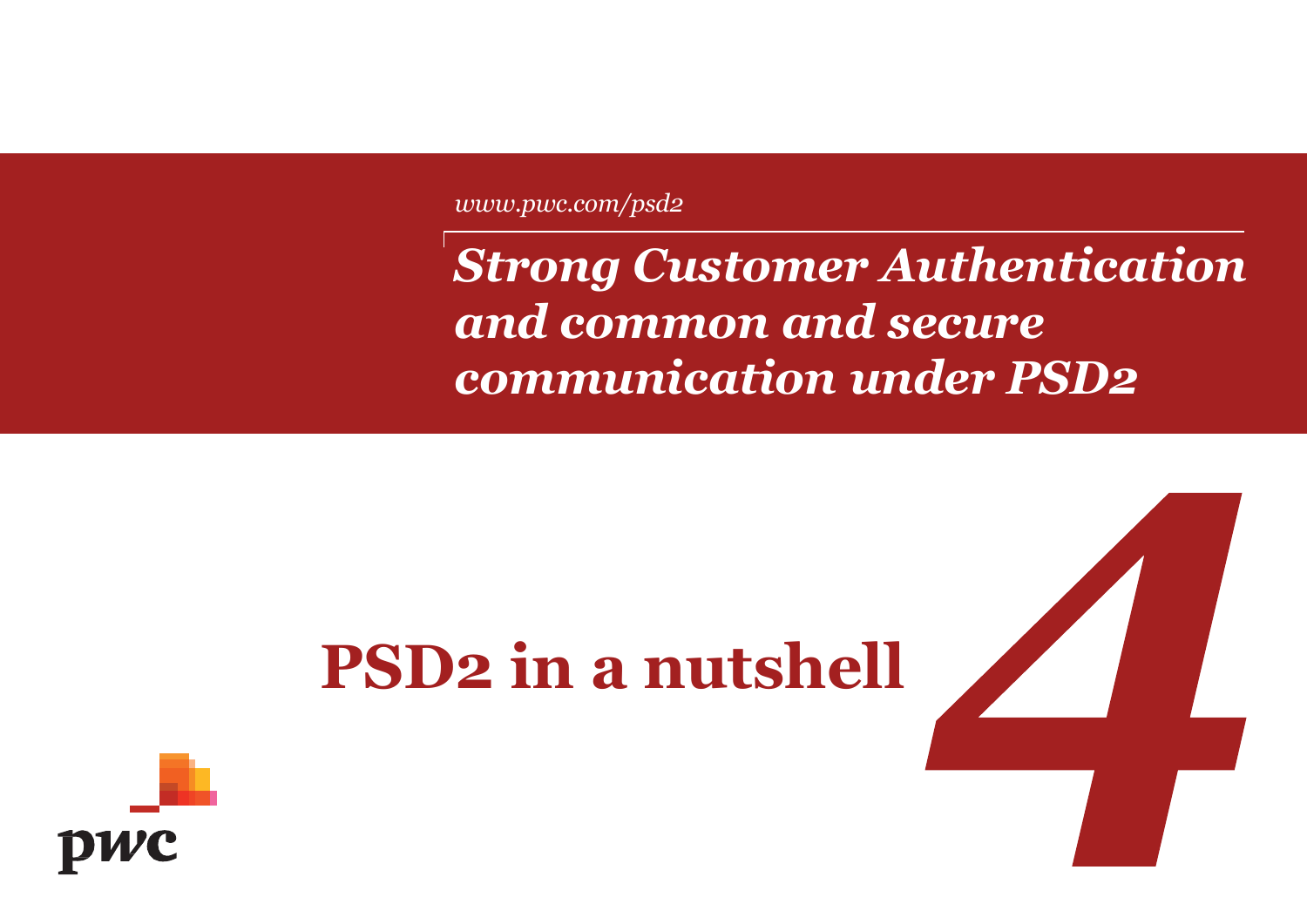# **Summary**

On August 12, the EBA has issued the long-awaited draft of the Regulatory Technical Standards (RTS) in the area of Strong Customer Authentication (SCA) and open and secure communication standards, which continues to address the technical issues underlying the PSD2 Directive, implementing the comments and feedback received so far from stakeholders regarding the discussion paper published previously, but also proposing new questions on issues still open.

The most striking innovation introduced by the RTS draft, also in relation to market expectations that the Directive and the consultation paper created, is that in order not to constrain the future technological progress a centrally and shared single standard for the dialogue between the ASPSP, PISP and AISP will **not** be defined.



Each ASPSP will make appropriate communication interfaces available that adopt the ISO 20022 standard (implicitly allowing the use of API!) and are exhaustively documented on its website, consequently PISP and AISP will have to customise their own applications for the interview with the specific ASPSP.

Additional clarifications are undertaken in relation to:

- the necessary requirements for the identification and security of the communication session between ASPSP, PISP and AISP, based on authentication certificates and encrypted messages;
- the safety requirements to be adopted (dynamic link, realtime fraud detection and prevention, etc.), with special focus for card-based payments and used to protect the confidentiality and integrity of customised security credentials;
- the identified exemptions for the adoption of the SCA;
- the need to align the service levels and the completeness of the information available for AIS services to those paid directly by ASPSP to its customers;
- the processing of sensitive customer data.

EU Member States will have to transpose the Directive by January 13th, 2018 and the full implementation of the components related RTS in analysis is not expected before the second half of 2018.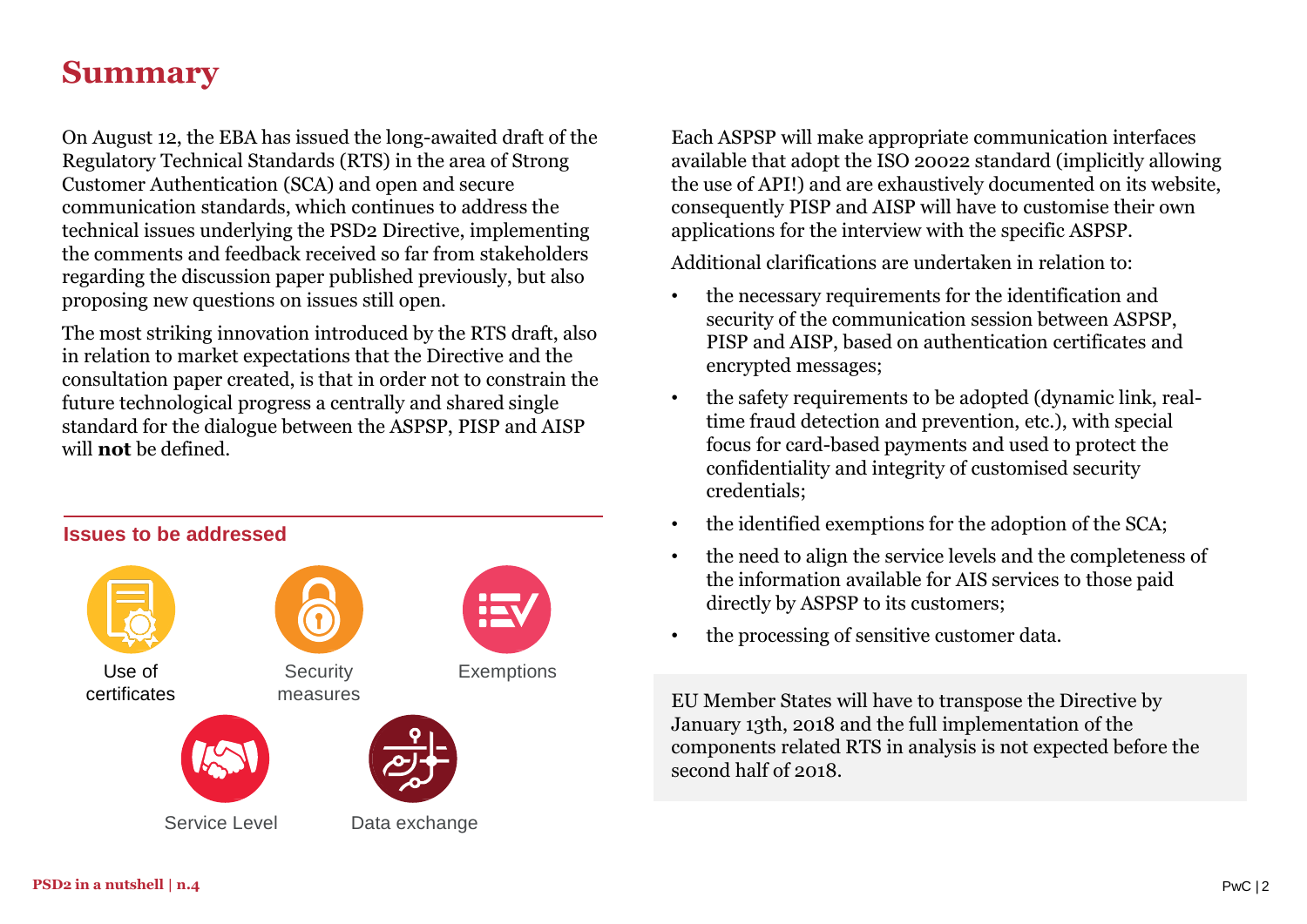# **Focus on open standards and secure communication**

The main innovations introduced in the draft, related to the discussion and definition of interfaces between ASPSP, PISP and AISP, can be summarised as follows:

# **Talking Interfaces**

In the management and definition of interfaces, for which EBA advocates the adoption of the ISO 20022 standard *(see BOX Data Model for the interoperability of systems),* the ASPSP must:

- i. make interfaces available that enable identification, authentication and implementation of the activities for AISP, PISP and for card-based payment services;
- ii. make free comprehensive technical documentation available on their websites, in order to allow the integration with TPP systems;
- iii. make infrastructures and support available to allow the test end to end of the TPP applications;
- iv. advertise any technical modification at least 3 months in advance of the production start.

In this regard, ASPSPs, through the responses to the discussion paper, seem to require a "governing entity" responsible for supervising the design, development and maintenance of an interface standard of communication

# **Service levels**

Service levels and related support shall be warranted as services directly provided by ASPSP to its customers.

# **Information Set**

The interfaces for PISP and AISP should ensure the same information available to the services directly provided to the ASPSP customers, with the exception of sensitive payment data to be properly categorised and excluded from the disclosure requirement traded to the TPP.

# **AISP Applications**

Applications must:

- i. allow users to limit their queries according to the explicitly provided consensus;
- ii. limit information requests not directly placed by the users to a maximum of two per day *(see BOX repetitive authorisation to data access)*.

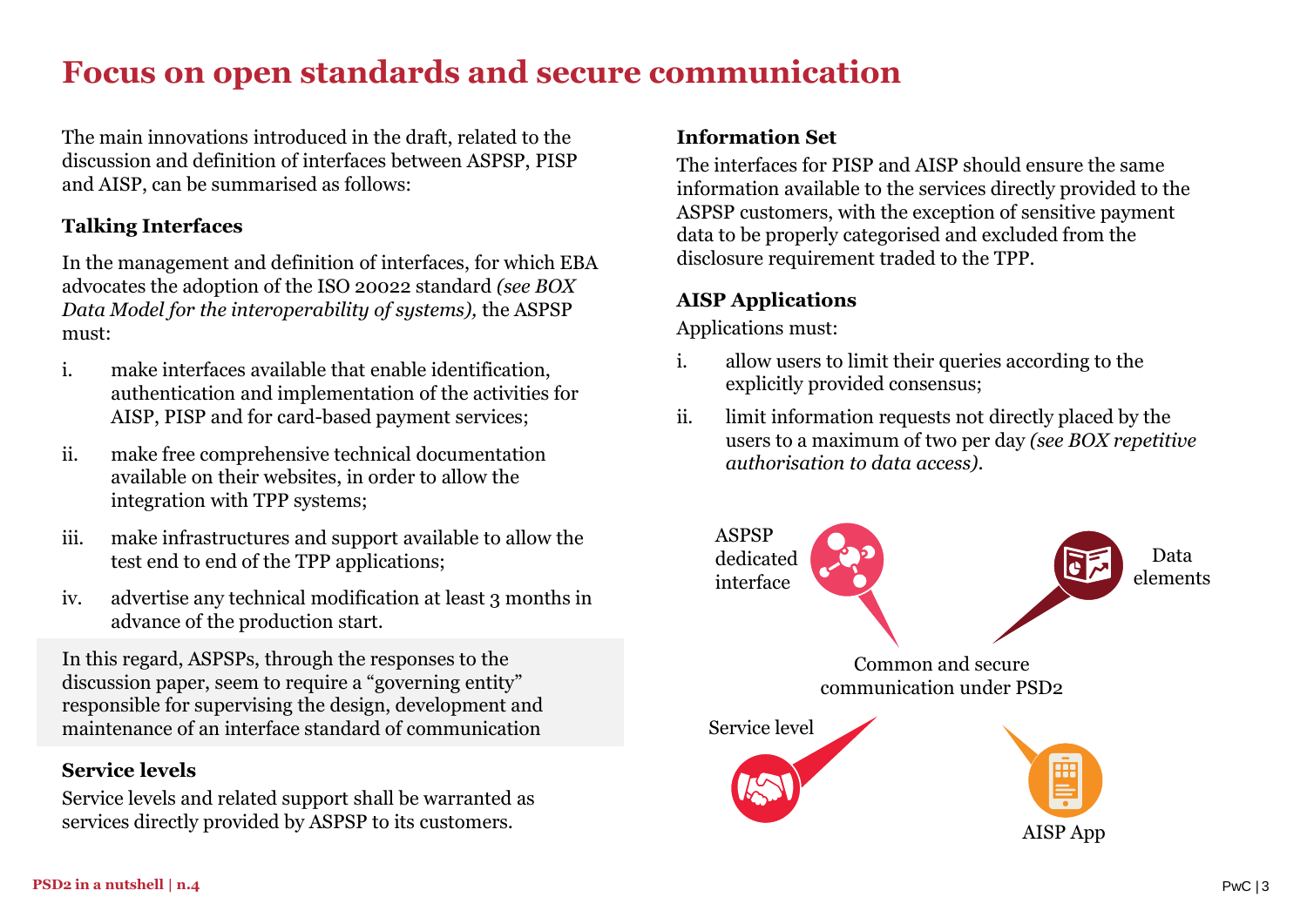# **Model data for interoperability of the systems**

EBA encourages, even if not indicating a precise standard to be used, the adoption of communication standards developed by European or International bodies and of ISO 20022 in particular, which contemplates the use of both XML (eXtensible Markup Language) and ASN.1 ( Abstract Syntax Notation One) for the definition of data structures at a high level.

This scenario, similar to what was achieved for SEPA systems, leads to the adoption of structured data models for XS2A systems (Access To account) in the PSD2 perimeter structured in three different levels:





ISO 20022 also contemplates the presence of a "dictionary" containing the semantic description of the objects provided by the data model. Currently, about 700 business components and more than 300 "message definitions", are managed by "ISO 20022 Registration Authority (RA)".

This type of diagrams (as for example: MT103 and ISO15022 used in swift, ISO 8583 used for transactions with credit and debit cards, etc.), introducing the possibility to carry out comparisons and find similarities on business concepts described in defined data patterns (although differently structured), allow mutual mapping with other standards used in the financial world.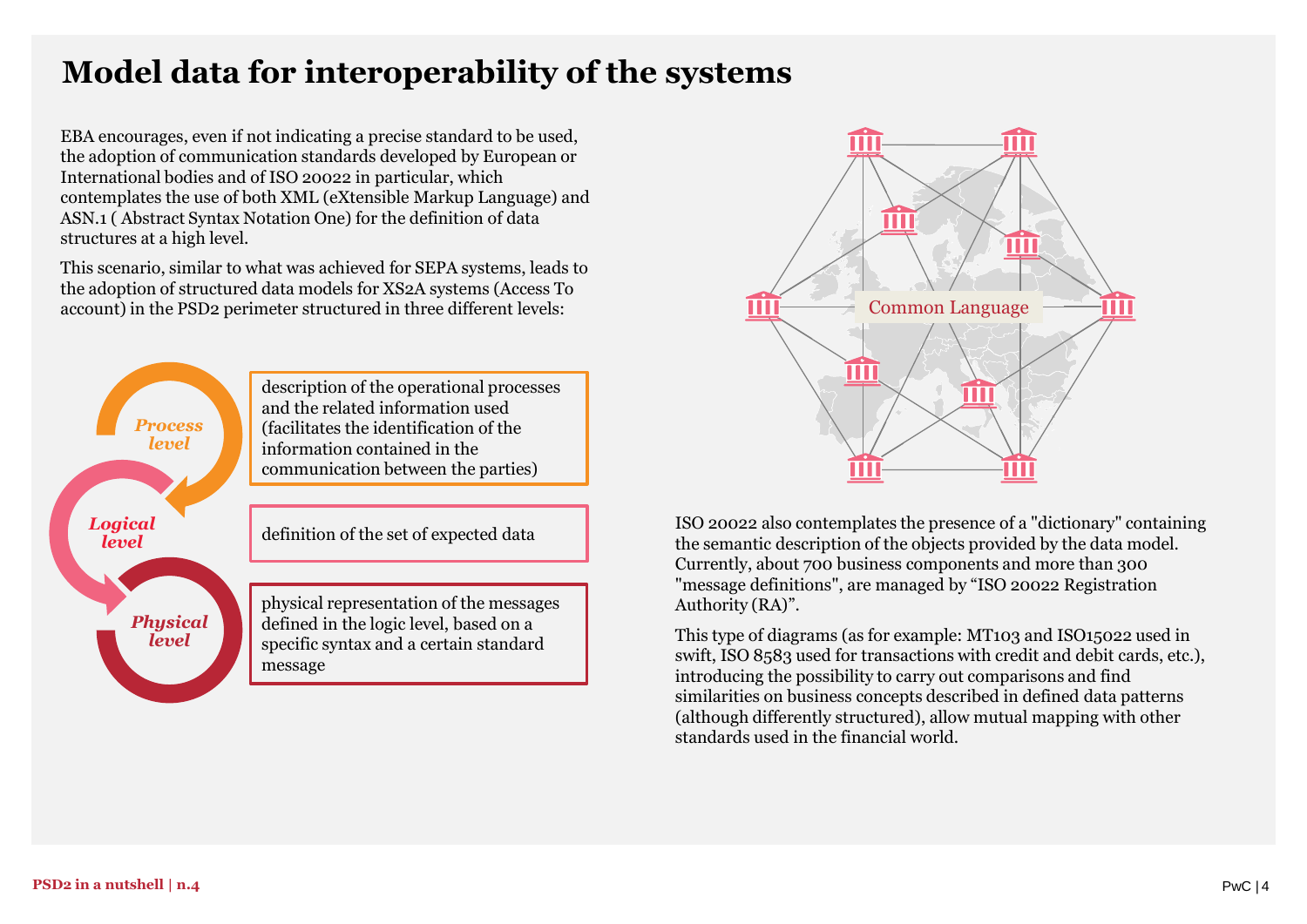# **Focus on safety requirements and exemptions**

Below are the main points of attention highlighted in the draft, in relation to security issues:

# **The identification of TPP**

EBA aims to strengthen security and confidence of consumers on transactions using the Internet. Thus, it becomes necessary to promote the implementation of measures to identify the players involved (ASPSP, AISP and PISP) which must take place through the use of certificates and-IDAS. This allows to generate a list of selected payment service providers. Underlying this idea is the creation of a Public Key Infrastructure (PKI) to allow the actors to interact with an adequate level of safety. Prerequisite for the provision to be applied would be the establishment of a certification authority e-IDAS. Given the stringent timing the consultation paper requires stakeholders to propose alternative solutions.

### **Authorisation of transactions and dynamic links**

The protection of sensitive payment data and personal information of the users becomes paramount. The players will have to adopt technological solutions that guarantee confidentiality, authenticity and integrity of the data that are consistent with ISO 27001. However, in the face of this need, the data classified as sensitive has not been defined to date. It is anyway mandatory for the communicating parties to adopt widely recognised cryptographic techniques for data protection and solutions enabling the "dynamic link" of the transaction to a specific amount and beneficiary. It is also expected that ASPSPs implement mechanisms to prevent, detect and block fraudulent transactions before the payment authorisation by the PISP. The practice today is widespread for card payments and the goal is to extend the application even to without-card payments.



# *Use of certificates*

- *Electronic ID & Trust Services (eIDAS)*
	- *Public Key Infrastructure (PKI)*



# *Data exchange*

- *ISO27001*
- *Sensitive payment data protection*



#### **Security measures**

- *Dynamic link*
- *Fraud detection and prevention mechanisms* • *SCA*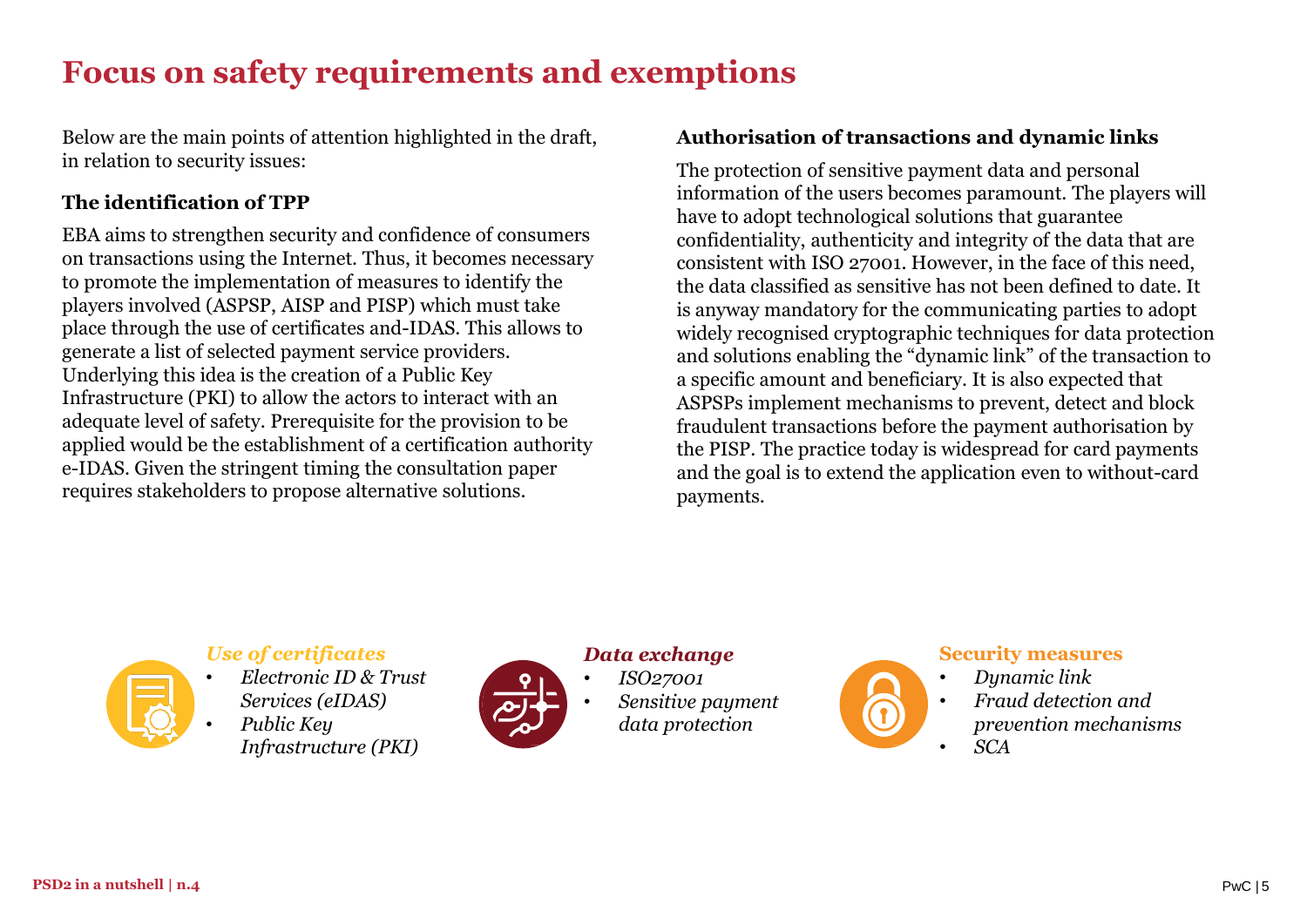### **User authentication**

RTS clarifies the obligations and exemptions of the players involved, and, in relation to the theme of strong customer authentication, the Banks will have the burden to define the authentication procedures to be applied when a transaction is initiated through third-party services. In addition as to previously defined, it opens the possibility for the TPP to take charge of the authentication process but only in case of a particular preventive contractual agreement with the Bank. The process must also contemplate the generation of an authentication code which would allow to limit the claims of non-arranged information from users directly to a maximum of two accesses per day *(cf. repetitive Authorisation to access to data BOX)*.

A possible way to implement the service, widely used to authorise access to external applications to "protected" contents, might anticipate the use of OAuth 2.0 framework, which involves the use of a token exchanged through TLS channel (RFC 6749) to be associated the correct security principals, providing the encryption of tokens and / or the achievement of the appropriate security certifications (eg PCI-DSS and / or ISO 27001) with regard to the systems in scope.



#### *Repetitive process*

- A. The client initiates the authorisation process using the credentials previously acquired by the user through the services made available from the ASPSP
- B. If credentials are valid, the token and (if any) the refresh token are returned
- C. The client requests access to the service
- D. If the token is valid, the Bank returns what is requested Points C and D can be repeated as long as the token is valid
- E. The client uses the refresh token obtained in step B to restart the authorisation process. The process starts again from step B

#### **Repetitive authorisation to access to data**

One of the main changes introduced by RTS regards the possibility for the user to authorise the AISP to automatically question its own checking account. An AISP can access automatically maximum twice a day and for not more than one month after the last day in which strong customer authentication was carried out.

This requirement suggests the generation of an authentication Token with temporary validity which, once verified by the ASPSP, enables the AISP to access services without further interaction by the user.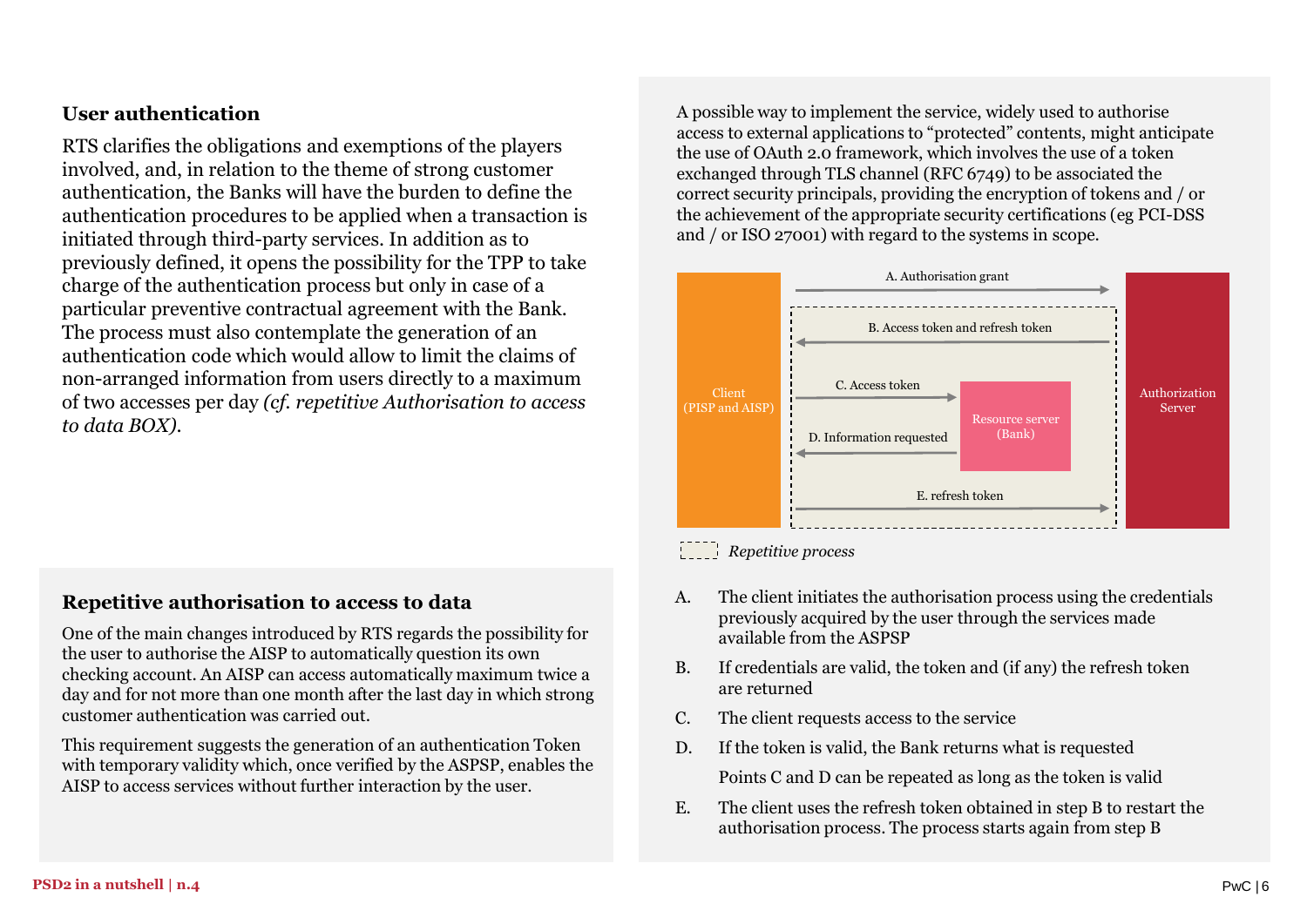### **Exemptions from SCA**

RTS details the cases in which the adoption of measures of strong customer authentication is not required<sup>1</sup>. In particular, the adoption of such measures is at the discretion of the institution in the event of:

i. Consultation access to the information of the user account. First access authentication is still contemplated and will have a validity of one month maximum. For longer validity re-authenticate of the client will be needed;



ii. Payments with contactless cards at retail stores with individual purchase amounts not exceeding 50  $\epsilon$  and with a maximum cumulative value of 150  $\epsilon$ ;



iii. Transactions to beneficiaries included in a whitelist created with the Bank in which the bank account is rooted. The application of strong authentication measures is required in the process of the creation of the beneficiaries list and for any subsequent modification by the user;



iv. Continuous transfers of the same amount and to the same beneficiary, excluding the first launch of the series of wire transfers and in case of a change of the amount and / or beneficiary;



v. Transfers made on current accounts of the same bank or at two different banks, made payable to the same person or entity;



vi. Payment via remote channel with a maximum amount of 10  $\epsilon$ , and the cumulative value of 100  $\epsilon$ .



The implementing provisions, once in force, will replace the "Guidelines for the security of payments via Internet" issued by the EBA December 19, 2014 and adopted the 16th update of Circular no. 285 of 17 May 2016, strengthening their effectiveness.

<sup>1</sup> The possibility that the above-mentioned exemptions are mandatory for the ASPSP and not only applicable, in order to promote a more homogeneous application of them in the market, are bening studied.